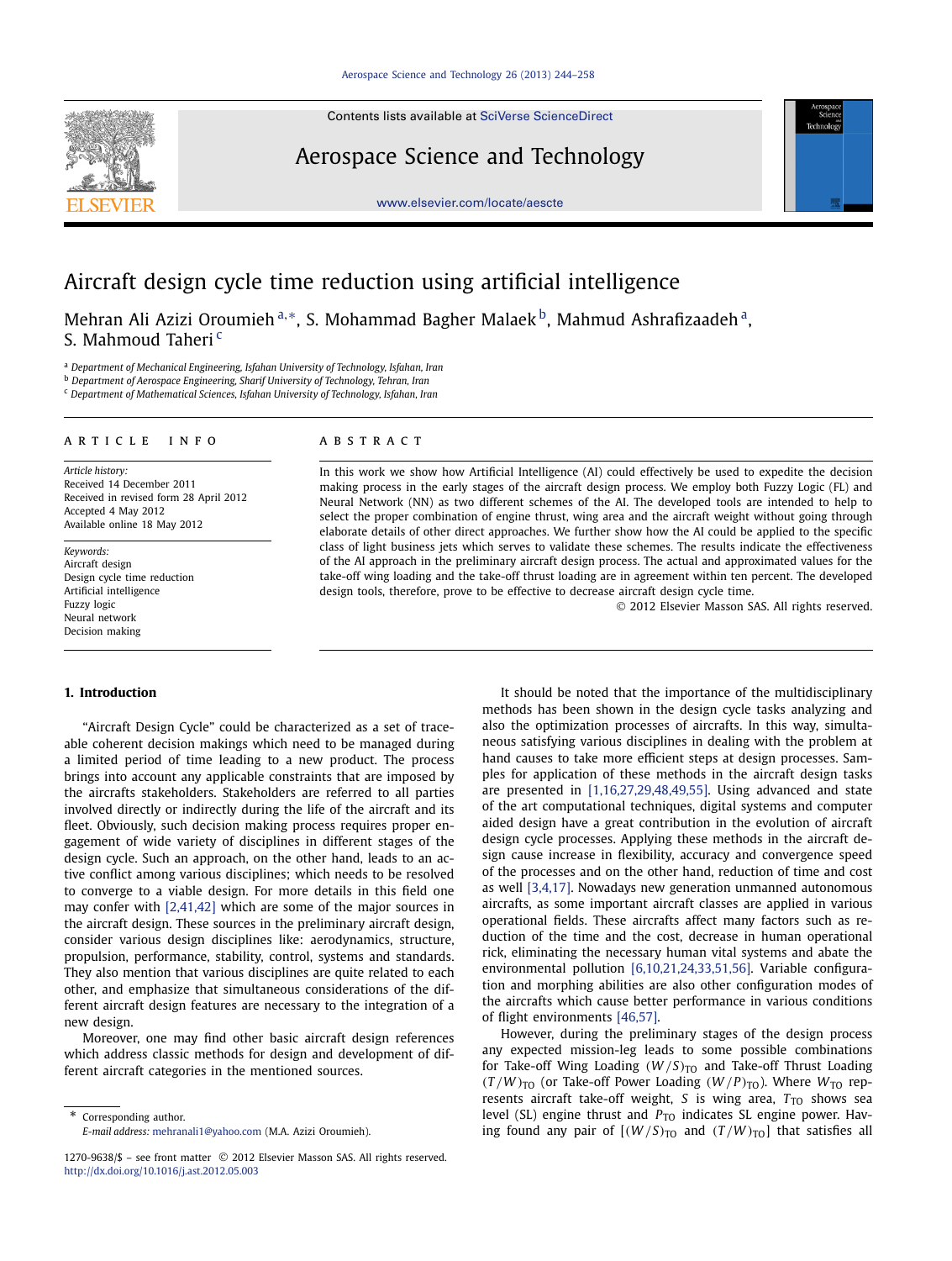

**Fig. 1.** Sample of the design target area for a jet aircraft.

the requirements imposed by all mission-legs; one could claim that a candidate "Design Point" or a proper combination of  $W_{\text{To}}$ , *T*To and *S* (WTS) exist [\[2,41,42\].](#page--1-0) Nevertheless, such a WTS might not be available without proper adjustment to the design variables or users requirements. However, we expect during pass through the design cycle and proper recycling of computations, number of acceptable WTSs become available that are more or less able to satisfy all design requirements. On the other hand, we expect such a process to converge as fast as possible. Discussions regarding the source of aircraft design conflicting scenarios and how one might resolve them during the preliminary design process are extensively reviewed in various references such as [\[2,41,42\].](#page--1-0) As a simple example, extending the wing span leads to a bigger aspect-ratio and a better gradient for the lift curve slope versus the angle of attack; which in-turn leads to an easier take-off with relatively shorter ground-run. On the other hand, this approach results in a relatively more flexible wing, which in turn can cause an undesirable elastic behavior during high speed cruise. Here, one could see that a requirement for having a short ground-run is in direct conflict with requesting for a high speed cruise. There is no rigorous mathematical approach that helps designers to do meaningful compromises to expedite the process. All that appears is the fact that WTS of an aircraft is affected by various effects from any design decisions and all trade-off studies with their pros and cons. It is also noted that, disciplines involved in aircraft design, cover a wide variety of engineering fields from mission specification up to manufacturing process as well as technologies involved. To find convergence in such a multidisciplinary area, quite intensive managerial techniques are usually employed. Techniques, such as "Systems Engineering" (SE) [\[39\],](#page--1-0) "Design Structural Matrix" (DSM), together with "Brainstorming" and "Critical Design Reviews" (CDR) are typical tools [\[54\].](#page--1-0)

In the classical approach to design a new aircraft, one starts with extensive study of the existing, immediate as well as future markets, while considering the performance of any existing aircraft and their derivatives as a potential competitor which could eliminate the need for a new design. Such analysis normally leads to consider a set of tentative missions and operational requirements for the aircraft to be built. Representation of such missions in a two-dimensional space of  $(T/W)_{TQ}$  or  $(W/P)_{TQ}$  versus  $(W/S)_{TQ}$ , is shown in Fig. 1.

The part of the space where all requirements are satisfied is referred to as "Target Area". The target area contains all possible WTSs, and its considerations indicate how a design team could select the proper WTS in their approach to meet all mission requirements [\[2,41,42\].](#page--1-0) Such approach, although straightforward, requires many embedded decision makings that in-turn need to observe more detailed requirements. A more serious problem regarding the current approach is the point that the 2D space represented by  $(T/W)_{TQ}$  versus  $(W/S)_{TQ}$  is not in fact continuous. This simply means that we are not able to arbitrary move a design point; or in other words, there is not necessarily a valid design point in the vicinity of an existing one in the target area. This is especially true when it comes to selecting proper engines for new aircrafts. Moreover, depending on the design team strategies and other concerns, such as cost and available technologies, the target area boundaries may vary in time as new missions or technologies emerge.

Considering various constraints and assuming that we could have a proper estimate for  $W_{\text{To}}$  from the so-called "Weight Sizing Techniques" [\[42\],](#page--1-0) one could come up with different WTSs. It is well noted the technique known as "Weight Sizing" is directly linked to the aircraft mission profiles and its associated design constraints, such as rate of climb, range, endurance and level of technology in-volved [\[2,41,42\].](#page--1-0) Therefore, a good estimate of  $W_{\text{To}}$  inherits very important factors from expected mission. The technique known as "Performance Sizing", on the other hand, gives the space (target area) that a combination of  $W<sub>To</sub>$ ,  $T<sub>To</sub>$  and *S* somehow guarantees mission legs requirements. Therefore, it is fair to say that a proper WTS is the cornerstone of the classical design process, as its parameters ( $W_{\text{To}}$ ,  $T_{\text{To}}$  and *S*) have dominating effects on all aspects of aircraft from structural strength up to the stability and control and flying qualities [\[2,41,42\].](#page--1-0) Considering the high coupling among various aircraft design tasks and the WTS, the significance of initial design point selection becomes apparent in the aircraft design cycle.

It is noted that, for example, conducting traditional tradestudies with based on multidisciplinary algorithms will eventually lead to some meaningful and accurate results about the design. However, these approaches will dramatically increase required design cycle time and cost. Some serious undesirable consequences of such approaches are presented in [\[22\].](#page--1-0)

In this regard, this work aims to develop an efficient method to approach viable WTSs in the shortest possible time; without having undesirable drawbacks. As an attempt to reduce the design cycle time, the authors desire to investigate the possibility of using AI in preliminary aircraft design as a "Time Reduction Technique". As a general term, AI refers to the intelligence of machines and the branch of computer science that aims to create it. The special characteristics of the AI are reviewed in various references such as [\[20,43,53\].](#page--1-0) In general, the process is usually straightforward and normally starts by developing efficient rules and/or using from available information and existing data for the subject at hand. The process does not require any complex set of calculations and so helps find quick vigilant answers in a short period of time. To prepare the ground for further details of the methodologies used in the current research, we briefly introduce the applied FL and NN techniques. More details of the models are presented in Sections [2.1 and 2.2.](#page--1-0) Also we mention some of the previous works which are relevant to different aerospace applications in these fields.

• FL is a technique which simulates the ability of the human mind to make rational decisions. It presents a systematic process to deal with uncertain and complex problems on the base of a mathematical nonlinear mapping. Application of this method is based on a set of "If-Then" rules. The rules are obtained from the human knowledge and experiences [\[20,43,](#page--1-0) [53\].](#page--1-0) By applying only verbal explanation, FL has the unique ability to deal with multidisciplinary problems without using any mathematical modeling and formulation. Simplicity and speed are other advantages of this method. [\[53\]](#page--1-0) presents a wide range of detailed literature review, the main topics and evolutionary processes of FL. It also introduces many seminal sources in this field. Samples of different applications of FL in various aerospace fields are presented in [\[5,8,12,19,23,](#page--1-0)